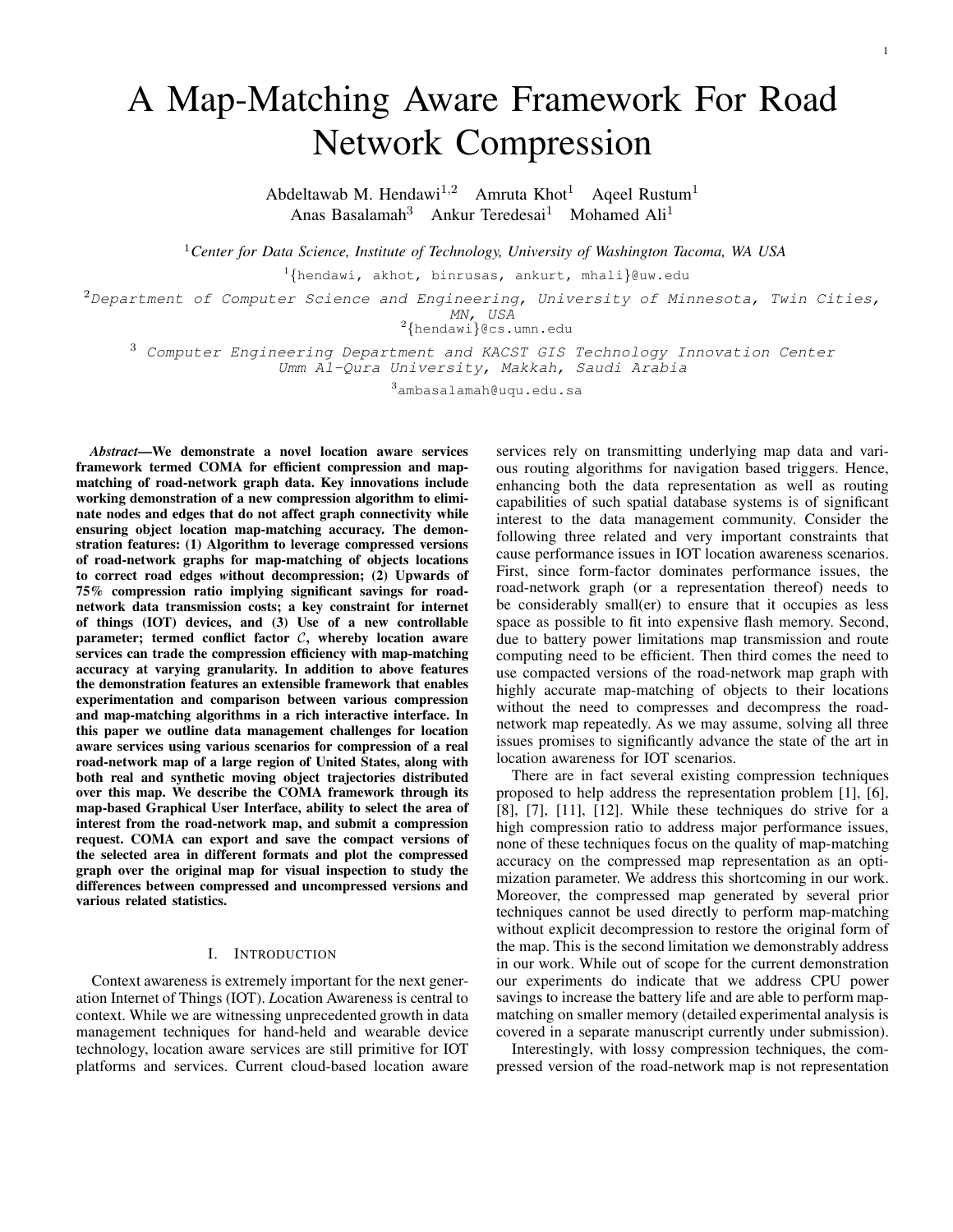equivalent of the original one. Some of the map details are lost during the compression process. Typically the quality of lossy compression techniques are evaluated based on the visual similarity or dissimilarity between the generated map (after compression) and the original version of the map (before compression). While visual similarity may be a valid measure of performance in some applications, we believe that the quality of map-matching using the compressed version of the map is a better measure for next generation of automated location aware services since such a measure can be automatically evaluated rather than relying on subjective human judgement.

In this paper, we present a novel compression framework, named *COMA*, that can significantly reduce the size of a given road-network graph without losing any critical information that might prevent map-matching process on the compacted roadnetwork map.

The main idea of the technique is to selectively get rid of as many nodes as possible from the original road network without encoding the remaining nodes. Such selective node removal also ensures that the affected edges will not cause a conflict with other nearby edges when we do map-matching for object location. A distance threshold parameter, termed *conflict factor* C, determines the ratio of the distance between the original node and the closest conflict edge to the distance between the to-be-added edge (after removing a node) and the closest conflict edge. In this way setting the *conflict factor* controls the compression ratio while preserving the desired accuracy of map-matching on the compressed map data. The larger the value of  $C$ , the more compressed is the map, and lesser the accuracy of map-matching. Recall that while it may seem that other compression techniques also work on the same principle, the distinction is that the demonstrated framework is the only one that enables tuning accuracy on compressed data. Consider the example we intend to show where COMA is able to compress a detailed road-network map of Washington State, USA, of 2,817,973 nodes and 5,839,924 edges in about five minutes of CPU time on a regular workstation for various values of conflict factor and map-matching accuracy.

The overall COMA framework and its two main components, namely the *Compression Module*, and the *Map-Matching Module* are shown in Figure 1. In addition, we depict the employed spatial-index. Users interact with the system through its map-based web interface to submit compression and map-matching request, and also to set the system settings. Once the COMA framework receives a compression request it sends it to the compression module which runs on the selected area on the map. The R-tree spatial index is visited next to fetch those parts of the road map that intersect with the given area of interest. If the user selects to test the map-matching accuracy on the produced compact graph, the system launches the map-matching module which in turns accesses the spatial index to retrieve a set of objects trajectories and tries to match them to their corresponding roads and compare the matching correctness against the already known results.

During the demonstration, users interact with COMA to: (1) Submit a compression request as a rectangular region of any area on the road network map of the whole Unites States. (2) Run a map-matching test on the resultant compacted graph. (3)



Fig. 1. The demonstrated COMA framework consists of a map based UI, compression and map-matching modules, and a spatial-index each acting in sync with user or system specified conflict factor parameters to facilitate compression with map-matching for object trajectories.

Try different values for *conflict factor* C to obtain the required compression ratio and map-matching accuracy combination. (4) Export the compacted version of the road network graph of the selected area in CSV and KML formats, and (5) Visualize the resultant graph a layer on Google Maps where the base layer represents the original graph.

# II. COMA FRAMEWORK

The road compression algorithm and map-matching components are described next.

## *A. Compression Module*

The compression algorithm reduces number of nodes and edges in a given road-network graph such that the deletion of node/edge will not cause map-matching ambiguity. Multiple edges can be compressed and represented by a single *bridge edge*. Our aim is to design a compression algorithm that optimizes for minimal false positives and false negatives. We begin by the compression process by selecting an arbitrary node at the given road network graph. To decide if the start node  $n<sub>v</sub>$  qualifies as a candidate node for deletion (victimized node), we apply two major checks.

First, we check that the deletion of  $n<sub>v</sub>$  is safe from the graph connectivity perspective. This is done by assuring that the node  $n_v$  falls into one of the following cases. (a) It has just two different connected edges,  $n_i$  and  $n_j$  and both are bi-directional or one of them is an input to  $n<sub>v</sub>$  and the other is an output from  $n_v$ . (b) It is connected to many edges with; exact one input edge and the rest are output edges, or exact one output and the rest are inputs. In this case, all the connected edges have to be unidirectional and none of them is bidirectional.

Second, we check that the deletion of  $n_v$  is safe from the map-matching perspective. To achieve this, we examine the newly formed bridge edge  $e_{i,j}(n_i, n_j)$ , (resulting from connecting the two far ends,  $n_i$  and  $n_j$  of the input and output edges of  $n_v$ ). If (1) the candidate bridge edge is closer to the candidate node  $n<sub>v</sub>$  than any other edge in the vicinity and (2) if the to-be-deleted edges are the closest to the bridge edge, the node  $n_v$  is victimized and the new bridge edge replaces the edges of  $n_v$  in the graph.

To control the behavior of the compression algorithm, we define a tuning parameter, called the *conflict factor threshold* C.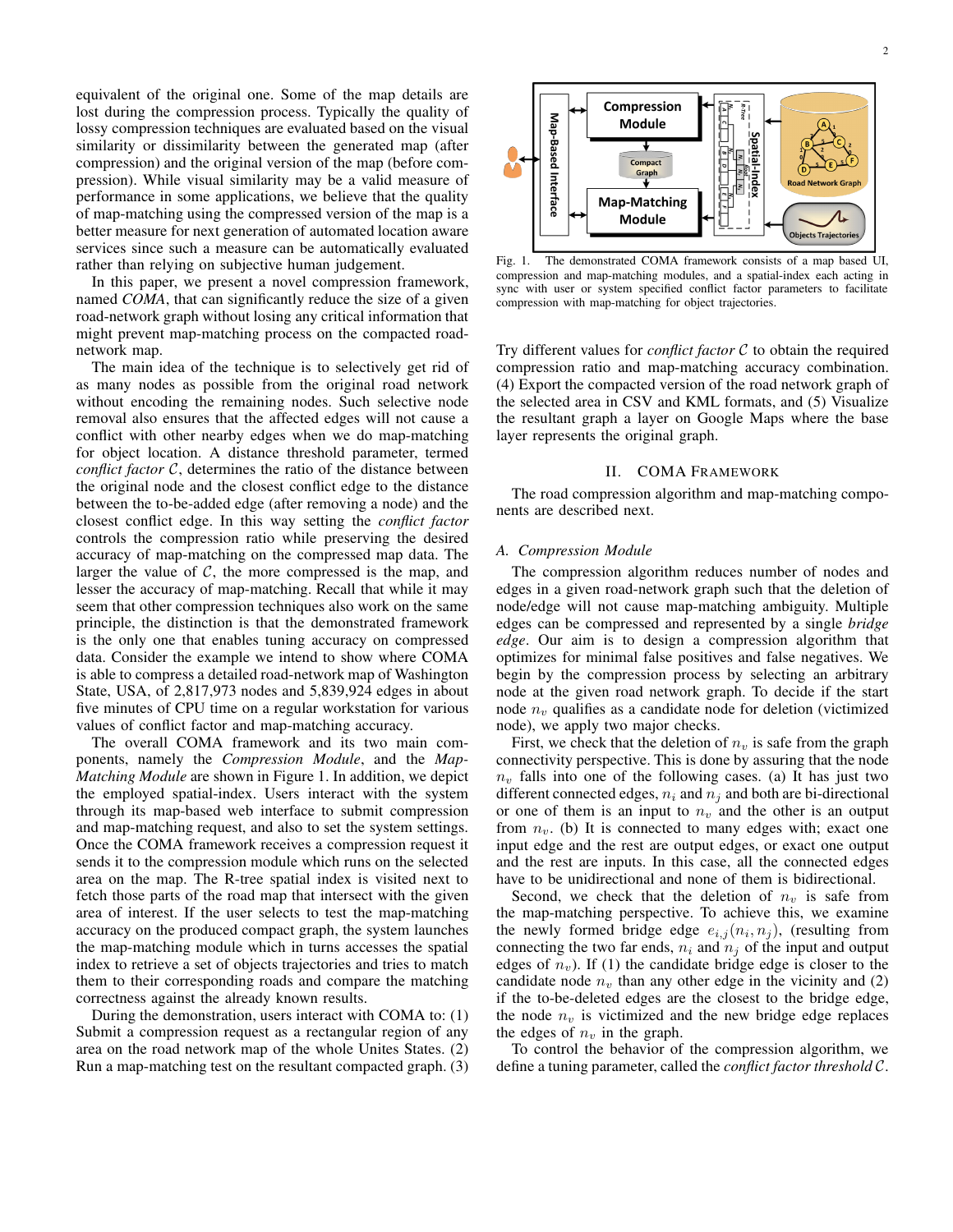The conflict factor of a candidate victim node  $n_v$  is the distance from this node  $n_v$  to the to-be-added bridging edge relative the distance from  $n_v$  to the nearest edge in the vicinity. If the conflict factor of node  $n_v$  is below the specified conflict factor threshold  $C$ , the victimization may take place. Otherwise, the victimization step stops, and no compression is achieved at that node. By leveraging  $C$ , we can control the trade off between the compression ratio and the map-matching quality. The higher  $\mathcal C$  is, the higher the compression ratio we get, and the less the quality of map-matching we guarantee, and vice versa.

#### *B. The Map-Matching Module*

Map matching refers to the process of linking a series of GPS locations to their corresponding road segments in the underlying road network graph [9]. Map-matching helps us to know precisely the correct edge on which the object, (vehicle or person) is currently traveling on. Hence, we can accurately answer spatial queries, e.g., finding shortest path or finding nearest point of interest.

The accuracy of the map matching output is highly dependent on the quality of the underlying road-network and should provide a good representation of the real streets along with their directions, connectivity, layout, and intersections. Since the main goal of our compression approach is to significantly compress the size of the road-network graph while maintaining a high quality road-network representation in the compressed version of the graph. There is a choice of several mapmatching algorithms and we utilize the  $Passby$  map-matching algorithm [9] in our demonstration. It can be substituted by other map-matching algorithms in the future. This algorithm can work on even the most simplified road networks. It does not have to be fed with each single detail in the road network graph.

## III. DEMONSTRATION DETAILS AND SCENARIOS

We cover various scenarios of demonstrating the COMA framework. An interactive GUI (graphical user interface) as seen in Figure 2 is the entry point for the user to: (a) submit compression request, (b) test the map-matching quality of the results, (c) save and export the resultant compact graph, (d) run a competitive technique, say, Douglas-Peucker [5] for result validation. The framework can also be reviewed from an algorithmic perspective to appreciate how COMA framework internally works in terms of computation, compression, and map-matching, through interactive charts ( pie, bar, and line).

Different programming frameworks implement and integrate the system modules as well as the underlying data structures. For example, both the COMA internal compression technique and *Douglas-Peucker* techniques are implemented in C#, while the *Passby* map-matching technique is implemented in C (source code provided by Lui et. al. [9]). The front-end mapbased interface is built using a combination of javascript, HTML, CSS, to leverage the Google Maps API and the D3.js visualization packages.

COMA framework is seeded with real road-network graphs obtained from the OpenStreeMap [10] with assistance of Tareeg framework [2]. To examine the quality of map-matching we use both real as well as synthetic object trajectories. The real trajectories are obtained from different sources including the volunteered GPS-traces on OpenStreetMap and the sets provided by the GIS CUP 2012 [3] for the state of Washington, USA. The synthetic data of moving objects is generated using the Brinkhoff's generator [4].

Demonstrated scenarios are:

## *A. Scenario 1: Submit Compression Request*

We interact with the COMA framework to submit a roadnetwork compression request by defining a rectangular area on the rendered map as can be seen in Figure  $2(a)$ . We can also directly go to our area of interest on the map if we know the latitude and longitude information, or we pan-and-zoom till the target area becomes visible in the map window. Once selected and on submission, a compression request is sent to the service api. Upon such request, the spatial index, currently an R-tree, is accessed to retrieve the appropriate overlapping region of graph partition (nodes and edges). Then compression module executes the COMA algorithm over the given region. Simultaneously, a progress bar indicates the percentage of compression task completion.

#### *B. Scenario 2: Exporting Compressed Road Network Data*

As seen in Figure 2(b), COMA framework supports the ability to export the compressed road network graph in standard formats: (1) The KML, Keyhole Markup Language format supported by Google that is parsed by many spatial visualization engines including Google Earth and (2) CSV (Comma Separated Values) format that is easy to programmatically manipulate, process, and transfer. The resultant compact graph is split and stored in three files, Node <nodeId, Latitude, Longitude>, Edge <edgeId, startNode, endNode, cost>, Edge Geometry <edgeId, list of Latitudes and Longitude of intermediate nodes>. This list of intermediate nodes represents the curvy shape of the bridge edge.

# *C. Scenario 3: Validating against Competitive Compression Techniques*

In this scenario, we are able to run competitive compression algorithms such as the Douglas-Peucker compression technique. Other techniques can be supported in the framework in future. Select the desired check-boxes as depicted in Figure 2(a) and the request will be processed using the two supported techniques. Next compare the outcomes from COMA framework versus Douglas-Peucker, and review the results of different flavors of compression.

### *D. Scenario 4: Map-Matching Test*

Now that the compression is done, we do a map-matching test to examine the accuracy. Recall that we do map-matching on compressed graph and don't have to decompress the roadnetwork. In most cases, the compressed graph produced by COMA can achieve a very high map-matching accuracy (close to 99%). However, in some cases when the graph is highly